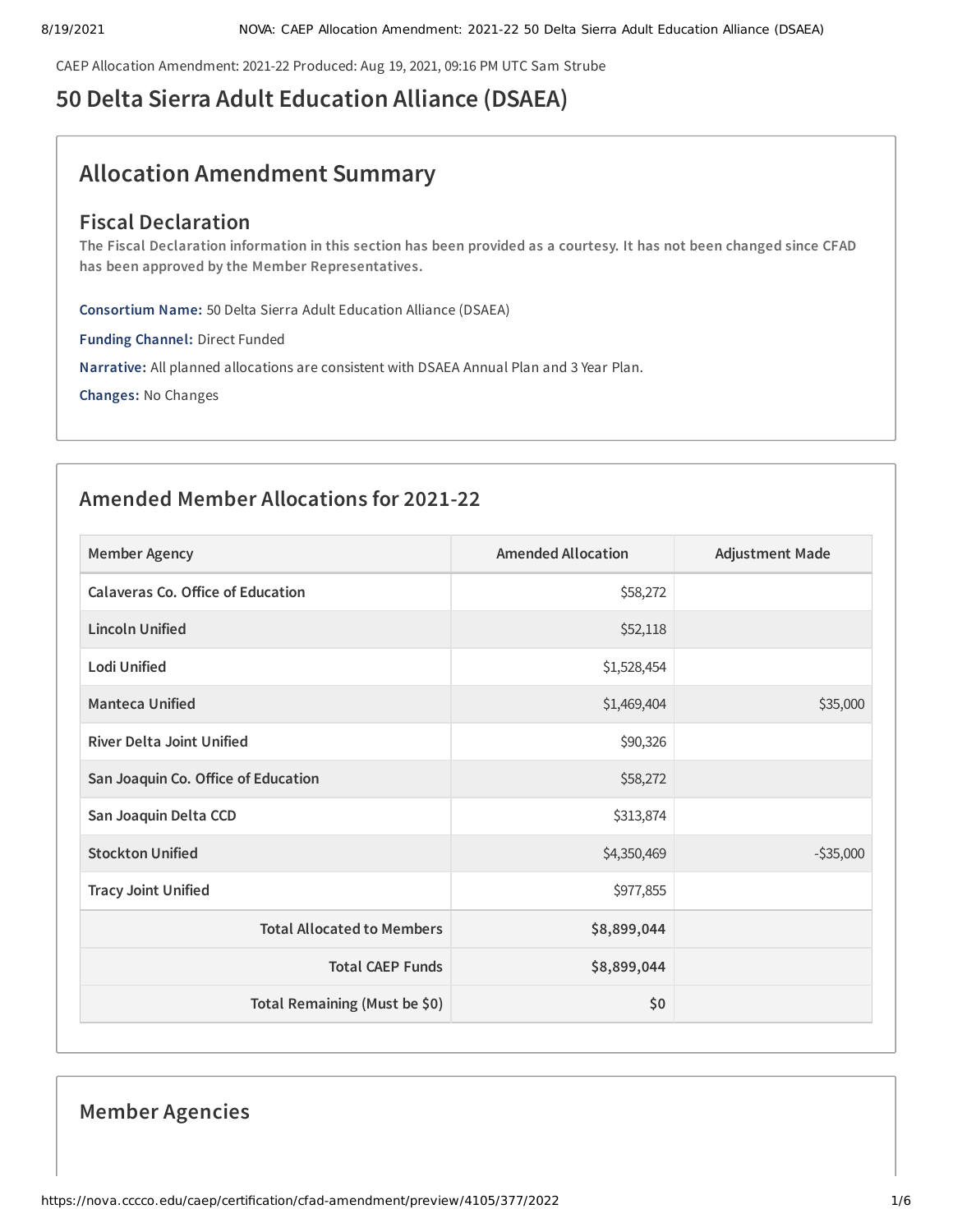| <b>Member Agency</b>                          | <b>Member Type</b>                  | Contact                          | Phone                       |
|-----------------------------------------------|-------------------------------------|----------------------------------|-----------------------------|
| Calaveras Co. Office of<br><b>Education</b>   | County Office of Education<br>(COE) | Karen Vail                       | $(209)$ 736-6030            |
| <b>Lodi Unified</b>                           | Unified School District             | Julie Jansen                     | $(209)$ 331-7617            |
| <b>Manteca Unified</b>                        | Unified School District             | Mr. Brad Harrison                | $(209)$ 858-7330            |
| <b>River Delta Joint Unified</b>              | Unified School District             | Nicholas Casey                   | (707) 374-5335              |
| San Joaquin Co. Office of<br><b>Education</b> | County Office of Education<br>(COE) | Tony Damele                      | $(209)$ 468-9068            |
| San Joaquin Delta CCD                         | <b>District</b>                     | Dr. Heather Maloy                | $(209)$ 954-5012            |
| <b>Stockton Unified</b>                       | Unified School District             | Jeff Dundas School For<br>Adults | (209) 933-7455 ext:<br>1403 |
| <b>Tracy Joint Unified</b>                    | Unified School District             | Sam Strube                       | (209) 830-3384              |
| <b>Lincoln Unified</b>                        | Unified School District             | Lance Morrow                     | $(209)$ 888-1055            |

## **Certification & Assurances**

By clicking "Approve" on the approval cards below, you are certifying the CFAD as well as confirming that you and ALL consortium members agree to the Assurances listed below.

## **Assurances**

 $\bullet$ 

## **Membership & Decision-Making**

- I certify that any community college district, school district, or county office of education, or any joint powers authority consisting of community college districts, school districts, county offices of education, or a combination of these, located within the boundaries of the adult education region shall be permitted to join the consortium as a member (EC 84905 (a) (b). (See Membership Box above).
- I certify that only members as described above (and in EC 84905) are allowed to join my consortium as members and participate in decision making and approvals whether in a public meeting, or via the NOVA planning, budgeting & expense reporting system.
- I certify that as a condition of joining a consortium, as a member, I shall commit to reporting any funds (as described in EC 84916) available to that member for the purposes of education and workforce services for adults and the uses of those funds through the annual Program Area exercise in NOVA for reporting leveraged funds, and instructional hours.
- I certify that as a member of the consortium my district shall be represented only by an official designated by the governing board of the member (EC 84905 (c)).
- I certify that as a member of the consortium, I shall participate in any decision made by the consortium (EC 84905 (d)(1)  $(A)$ ).
- I certify that all decision made by the consortium and its members is final (EC 84905 (d)(1)(F)).
- I certify that I will adhere to the consortium rules and procedures and, as agreed upon by the consortium members, to any additional by-laws, charters, etc.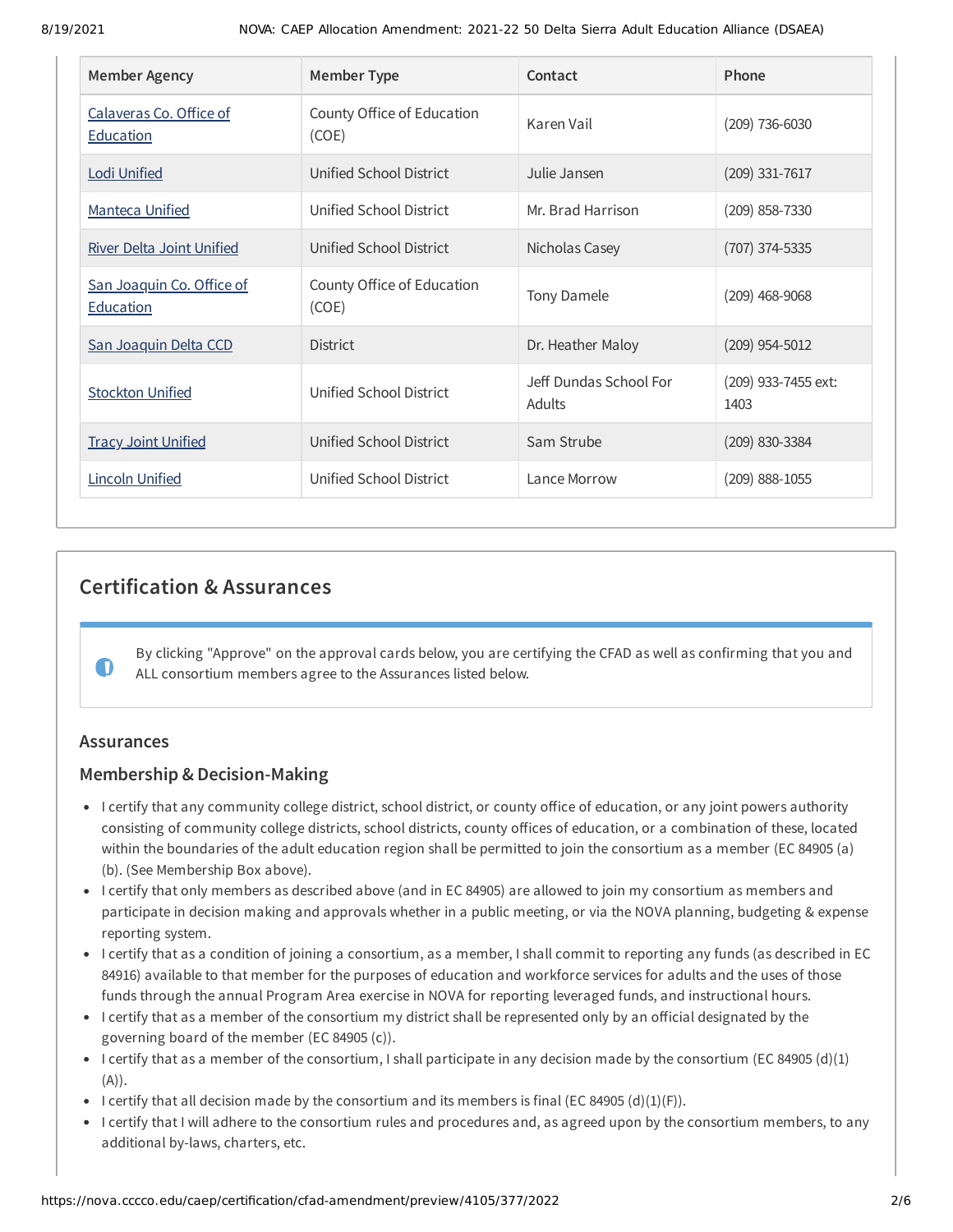## **Public Meetings**

- I certify that a proposed decision is considered at an open, properly noticed public meeting of the consortium at which members of the public may comment (EC 84905  $(d)(1)(B)$ ).
- I certify that the consortium has provided the public with adequate notice of a proposed decision and considered any comments submitted by members of the public, and any comments submitted by members of the public have been distributed publicly (EC 84905  $(d)(1)(C)$ ).
- I certify that the consortium has requested comments regarding a proposed decision from other entities located in the adult education region that provide education and workforce services for adults (EC 84905 (d)(1)(D)(i)).
- I certify that the consortium has requested comments regarding a proposed decision from other entities located in the adult education region that provide education and workforce services for adults (EC 84905 (d)(1)(D)(i)).
- I certify that the consortium has considered input provided by pupils, teachers employed by local educational agencies, community college faculty, principals, administrators, classified staff, and the local bargaining units of the school districts and community college districts before it makes a decision (EC 84905  $(d)(1)(E)$ ).
- I certify that in addition to the meeting requirements listed in EC 84905, and as agreed upon by the consortium members, that I will follow the public meeting requirements listed in the Ralph M. Brown Act as the Brown Act applies to the governing body of any "local body created by state or federal statute." (Ed. Code, section 54952.)

## **Reporting Requirements**

- I certify that I will participate in completing and updating any consortium long range and/or short range planning efforts and/or budget work plans (EC 84906, 84914(a)).
- I certify that all CAEP expenses have been expended in the CAEP seven program areas, and services provided are consistent with the 3-year plan, the annual plan, and my district's work plan & budget as submitted in NOVA (EC 84913 (1-7), 84906, 8914(a)).
- I certify that my expenditures of CAEP funds match the objectives/activities included in the annual plan and the member work plan (EC 84906, 84914(a)).
- I certify that my expenditures of CAEP funds adhere to the allowable uses of funds as identified in the CAEP Fiscal Management Guide.
- I certify that I will report student level enrollment data and outcomes as prescribed by the State CAEP Office (EC 84920).
- I certify that I will share financial expenditure and progress reports with the members of my regional consortium.
- I certify that I understand that as a member if I do not meet any of these items I have certified, I will be deemed an ineffective member which may result in a loss or reduction of CAEP funding (EC 84914(b)).
- I certify that all CAEP expenses have been expended only for the education of persons 18 years of age or older (EC 84901(a)).

#### **San Joaquin Delta CCD - Member Representative**

**Heather Maloy** CAEP Coordinator/Project Director for DSAEA Regional Transitions [hmaloy@deltacollege.edu](mailto:hmaloy@deltacollege.edu) (209) 954-5012

#### Approved by Dr. Hea ther Ma loy

### **08/16/2021 11:27 AM PDT**

### **River Delta Joint Unified - Member Representative**

## **Nicholas Casey**

[ncasey@rdusd.org](mailto:ncasey@rdusd.org)

 $(70, 70, 70, 70, 70)$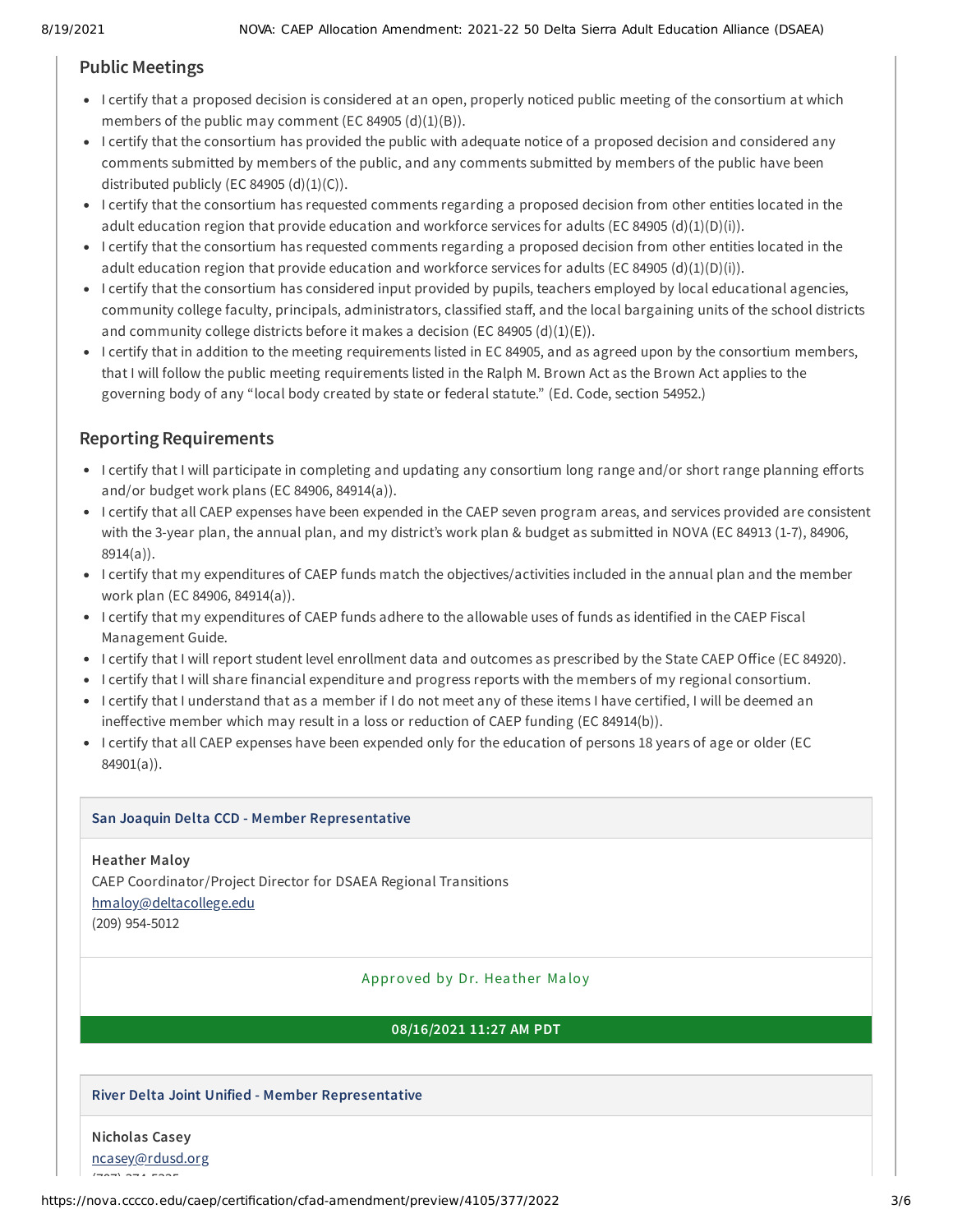(707) 374-5335

#### Approved by Nicholas Casey

#### **08/16/2021 11:30 AM PDT**

#### **San Joaquin Co. Office of Education - Member Representative**

**Tony Damele** Coordinator [tdamele@sjcoe.net](mailto:tdamele@sjcoe.net) (209) 468-9068

#### Approved by Tony Damele

#### **08/16/2021 11:36 AM PDT**

#### **Lincoln Unified - Member Representative**

**Lance Morrow** Coordinator Adult Education [lmorrow@lusd.net](mailto:lmorrow@lusd.net) (209) 888-1055

#### Approved by Lance Morrow

#### **08/16/2021 12:03 PM PDT**

#### **Lodi Unified - Member Representative**

**Julie Jansen** CTE Director [jjansen@lodiusd.net](mailto:jjansen@lodiusd.net) (209) 331-7617

**Dao Xiong** Accounting Supervisor [dxiong@lodiusd.net](mailto:dxiong@lodiusd.net) (209) 331-7129

#### Approved by Julie Jansen

#### **08/16/2021 12:04 PM PDT**

**Manteca Unified - Member Representative**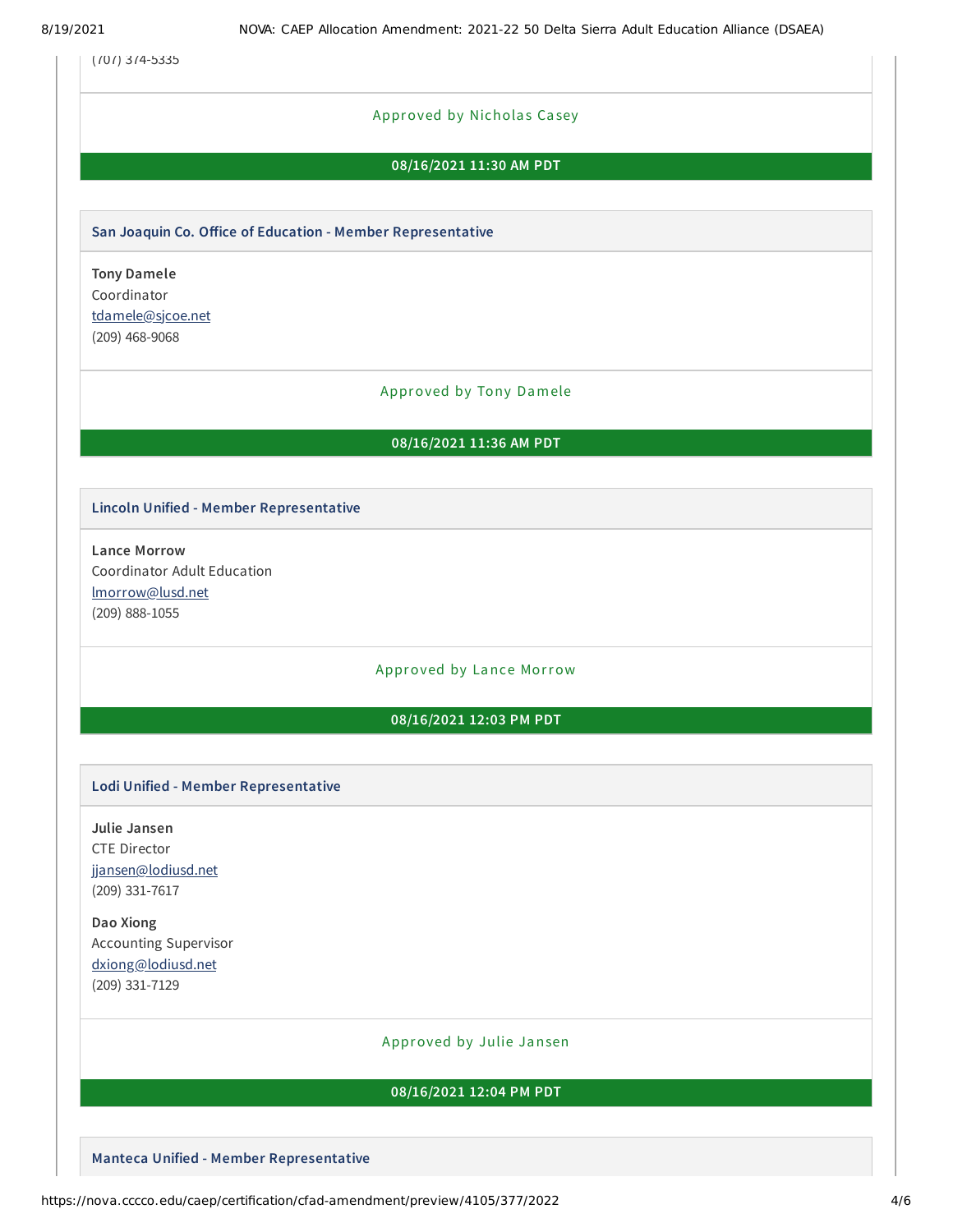| <b>Brad Harrison</b> |  |  |
|----------------------|--|--|
| Principal            |  |  |
| bharrison@musd.net   |  |  |
| (209) 858-7330       |  |  |

#### Approved by Mr. Brad Harrison

#### **08/16/2021 11:49 AM PDT**

#### **Stockton Unified - Member Representative**

**Jeff Dundas** Principal [jdundas@stocktonusd.net](mailto:jdundas@stocktonusd.net) (209) 933-7455 ext: 1403

#### Approved by Jeff Dundas School For Adults

#### **08/16/2021 11:42 AM PDT**

#### **Tracy Joint Unified - Member Representative**

**Sam Strube** [sstrube@tusd.net](mailto:sstrube@tusd.net) (209) 830-3384

#### Approved by Sam Strube

#### **08/19/2021 02:16 PM PDT**

#### **Calaveras Co. Office of Education - Member Representative**

**Karen Vail** Assistant Superintendent Instructional Support Services [kvail@ccoe.k12.ca.us](mailto:kvail@ccoe.k12.ca.us) (209) 736-6030

**Claudia Davis** Associate Superintendent, Administrative Services [cdavis@ccoe.k12.ca.us](mailto:cdavis@ccoe.k12.ca.us) (209) 736-6026

**Jared Hungerford** Coordinator of Adult Education [jhungerford@ccoe.k12.ca.us](mailto:jhungerford@ccoe.k12.ca.us) (209) 736-6046